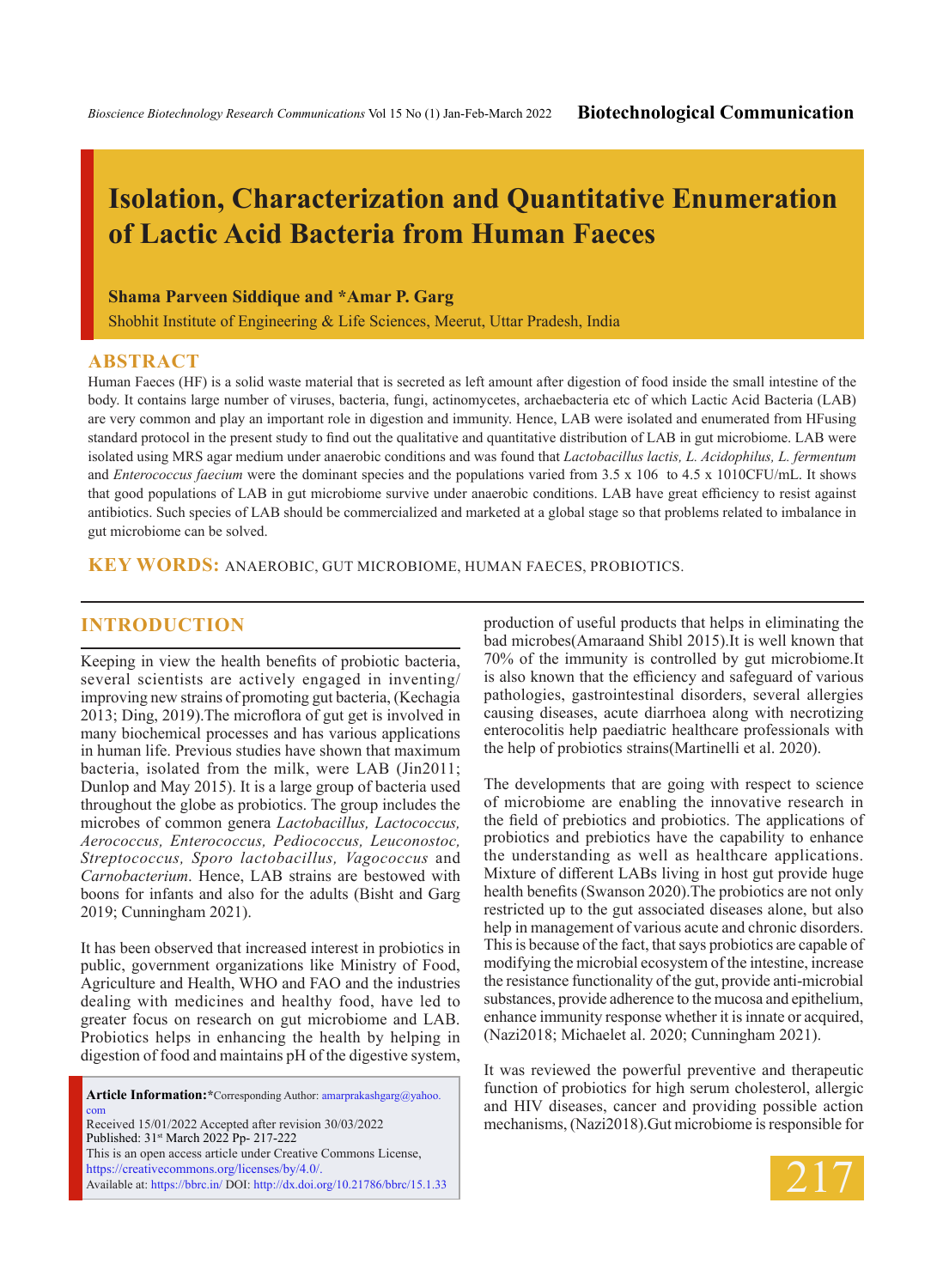### Siddique & Garg

the digestion of food material and the fibres are digested to produce short chain fatty acids like butyric acid that cause happiness and can help in the treatment of depression too (Duchmann1999;Gregoire 2020; Michaelet al. 2020).In an investigation, it was confirmed that a great diversity of microbial populations is present within the saliva and human gut. Since, these microbes are of human origin, they may exhibit maximum functionality in the drugs and food which are there for human consumption. The living microbial organisms obtained from cultured milk and fermented foods are used for making foods for infants, also called as health friendly bacteria, which shows several health beneficial characteristics like for intolerance due to lactose, bowel diseases prevention, immune network system improvement, balance among the intestinal microbes, showing anti-hypertensive and anti-hypercholesterolemic, postmenopausal disorder alleviation, helps reducing traveller's diarrhoea etc (Balakrishnan2016;Hao et al.2018; Bazireh2020).

The work from our laboratories has demonstrated the human colostrum's is rich in LABs and their populations are greatly influenced with the diet of pregnant mothers (Arya 2020).At present, the most importantly used food agents are probiotics and prebiotics, that in combination act as symbiotic organisms. The dairy food products are regarded as the healthy product. Probiotic foods beneficially affect the host improving the life and induction of living microbial dietary agents in gastrointestinal flora, that regulate and stimulate the growth and development and the activation of catabolic mechanism of one or several health promoting bacteria in intestinal tract(Nagpal and Kumar 2012; Kailyn2020).Recent evidences suggest that gut microbiome contains more than 3000 different microbes, however, only few have been cultured till date.These microbes give the signal to the brain which controls all live activities of the body. Vedic teachings that Jaisa Anna Vaisa Man seems to be based on scientific principles because the gut microflora is controlled with the type and quality of the food and the thought process activates in the brain is under the control of gut microbiome which is depicted in Fig. 1 (Kelly, 2015; Evelyn 2019; Maria 2020).

Trillions of microbes have evolved with and continue to live on human beings. With the rapid advances in tools and technology in recent years, new knowledge and insight in cross-talk between the microbes and their hosts have gained. The role of microbiota and mechanisms involved in the progress and development of major human diseases, that include obesity, hypertension, cardiovascular disease, diabetes, cancer, Inflammatory Bowel Disease (IBD), gout, depression have been reviewed in previous studies (Ding 2019; Maria 2020).

The human microbiome comprises bacteria, archaea, viruses and eukaryotes which reside within and outside our body. These organisms impact human physiology, both in health and in disease, contributing to the enhancement or impairment of metabolic and immune functions. Microorganismsare known to colonise various sites on and in the body (Ogunrinola and John 2020).Gut microbes affect the physiology of their hosts. Studying their diversity and

functions is thus one of utmost importance as it will open new avenues towards the discovery of new biomolecules and the treatment of diseases. Gut microbiome research is currently boosted by the unification of metagenomics, which has dominated the field in the last two decades, and cultivation, which is experiencing a renaissance (Thomas2021). Sehgal and Andreasson (2020) have found that there is bidirectional gut microbiota–brain communication in mood disorders. Effects of probiotics on brain connectivity and mental health outcomes and pregnancy related stress on gut microbiota in the newborn child has also been studied and positive relationship has been indicated (Sehgal and Andreasson 2020; Thomas 2021).



The samples of Human Faeces (HF) were collected from 15different individual volunteers aseptically and were brought to the laboratory immediately in the School of Biological Engineering and Life Sciences, Department of Biotechnology, Shobhit Institute of Engineering and Technology, Meerut (UP) India. The individuals were told about the entire project and their consent was obtained. For the isolation of LAB, approximate 1 g of faeces samplewas quickly dissolved in 99mL of sterile distilled water from which dilution series (up to 10-8) was made. 0.1 mL suspension from dilutions10<sup>-6</sup>,10<sup>-7</sup>and 10<sup>-8</sup>were inoculated aseptically onto MRS agar plates by spread plate method. The plates were incubated at  $37\pm1\degree$ C for 48 to 72h under anaerobic conditions using anaerobic gas jar. The plates were observed for bacterial colonies after incubation period, their morphology, color and texture were noted down carefully and colony forming unit per mL were counted using following formula.

Number of colonies x dilution Factor

#### CFU/ml = ----------------------------------------------------- -----

### Volume Plated

For gram staining, smear was prepared on plain glass slide using a drop of saline and small amount of fresh bacterial culture from the plate. The smear was heat fixed gently and carefully, stained as per standard Gram's stain method and was observed under oil emulsion lens 10 x 100x of compound light microscope (Carl Zeiss Microscopy GmbH). As LAB are Gram positive in nature, all the isolates which showed purple (positive) color were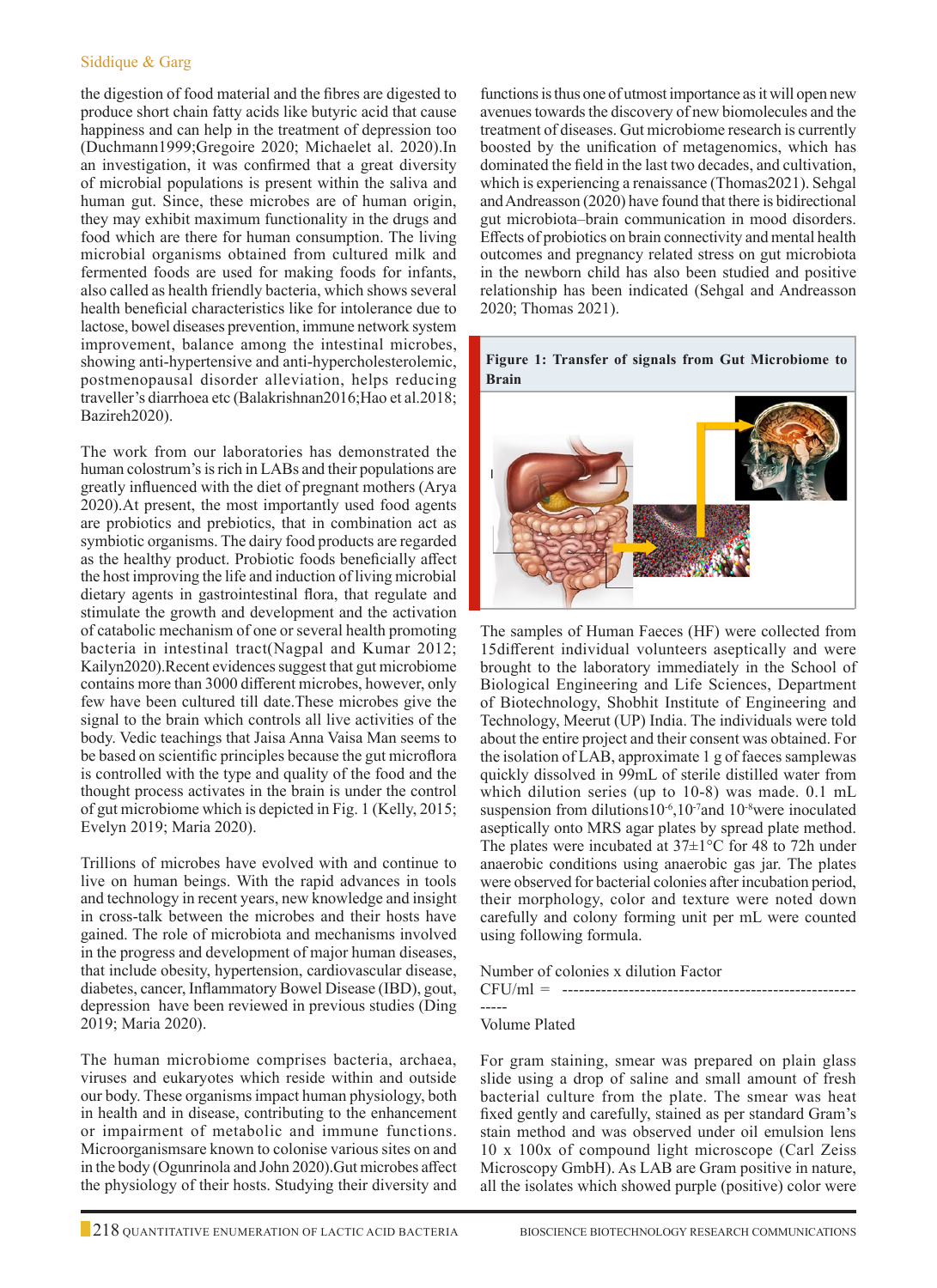further processed for physiological and biochemical tests (Arya 2020).For catalase test, the 3% hydrogen peroxide solution was mixed gently over the surface of clean glass slide containing test microbial culture and was observed for formation of bubbles. Positive reaction was indicated by the presence of bubbles (Kumar and Kumar 2015, Asto et al. 2019). As LAB are catalase negative, all isolates that showed negative results were further tested for oxidase test.

For oxidase test, Cytochrome C oxidase test was performed using a filter paper soaked with the freshly prepared solution of tetramethyl-p-phenyl diamine dihydrochloride over which fresh culture of test bacteria was gently rubbed using sterile nichrome wire loop. Change in color within 30 second showed positive reaction. (Kumari 2008). As LAB are oxidase negative. Sugar Fermentation tests were performed for each isolate to confirm their Genus and species as per the recommendations of Bergey's Manual of Systematic Bacteriology (9th edition).Disk containing 25 mg amount different sugars such as Maltose, Glucose, Lactose, Galactose, Mannitol, Xylose, Fructose was placed in 10mL of distilled water added and Durham tube was placed in inverted position. These were then autoclaved at 15Psi for 15 min andafter autoclaved 1 mL of inoculums of test isolate was added aseptically. These were incubated and observed for acid and gas production. These isolates were categorized on the basis of fermentation group (Koll 2010). The results are presented in (Table 2) and were interpreted as using Bergey's Manual of Systematic Bacteriology.

### **Results and Discussion**

All 15 HF samples examined in our study, showed positive growth of LAB on MRS agar plates. The characteristics of colonies formed on plates varied in the form, shape, size and colour (Table 1) and ranged between 3.5x 10<sup>6</sup> to4.5x  $10^{10}$ ..Sample no HF 7 showing the lowest number of colonies belonged to a person who was weaker and had suffered from gastric problem. HF10, HF15, HF11, HF5 and HF1 were collected from a healthy person taking good nutritious vegetable diet. In our preliminary studies, we have found that the diet seems to play significant role. Further experiments are being carried out in our laboratory with controlled diet.All the isolates tested in our study were found Gram's positive and negative for catalase and oxidase which suggested that the isolated colonies belonged to the lactic acid bacteria (LAB) group. Based on morphological characters, texture, color of the colony and physiological and biochemical tests including sugar fermentation coupled with gas production, we identified the isolated species as *Lactobacillus lactis, L. acidophilus, L. fermentumand Enterococcus faecium* (Fig.2; Table 2)as per the recommendations of Bergey's Manual of Systematic bacteriology.

The microphotographs of the pure culture of identified species are shown in Fig 3.The cells of *L. lactis* were spherical to ovoid and found in pairs or short chains, these were Gram's positive and did not form spores.*L. acidophilus*  showed rod shaped cells, Gram positive and fermented lactose. *L. fermentum fermented glucose, lactose, galactose,* 

*fructose* and sucrose (Table 2) and was Gram's positive rods while *Enterococcus faecium* fermented maltose, lactose, mannose, galactose, fructose and sucrose and showed Gram's positive reaction with rod shaped cells. It was found that *Lactobacillus acidophilus* was most common in all 15 samples and was detected in 80% of the samples followed by *L. lactis, Enterococcus faecium* and *L. fermentum* (Fig. 2, Table 2) on MRS agar medium under anaerobic/ partially aerobic conditions. Almedia (2021)have characterized functional and taxonomic groups of human gut microbiota and have presented a Unified Human Gastrointestinal Genome (UHGG) collection comprising 204,938 non-redundant genomes from 4,644 prokaryotes which encode >170 million proteins (Almedia2021).







Roughly, 40 trillion microbes, consisting of more than 3000 species of several viruses, bacteria, archaea, fungi and other eukaryotes that live in and on our body and are extremely important for our health, however, few cause diseases and disorders (Wang 2018). Microbial biomass in/ on our body consists of 1 Kg (approximately) representing about 1000,000 genes while entire human genome consists of approximate 30,000 genes and the human microbial genome greatly influence the physiology and behaviour of human. Gut microbiome is the principal ecological niche and secretes various enzymes that are mainly responsible for the digestion of food and also accounts for 70% of the total immunity of the body (Stefan 2020). Lactic acid bacteria (LAB) constitute the major part of gut microbiome but these are difficult to culture because of the requirement of anaerobic / partially aerobic conditions for their culture. Most scientists have focussed on genomic characterization of gut microbiota and a large number of microbial species have been identified (Samuel 2019; Stefan 2020).

However, very few species have been cultured so far. The isolation, characterization and culture of 4 species of LAB from faeces as representative of gut microbiota of human in this paper suggest that gut microbes if cultured under anaerobic / partially aerobic conditions on MRS agar media,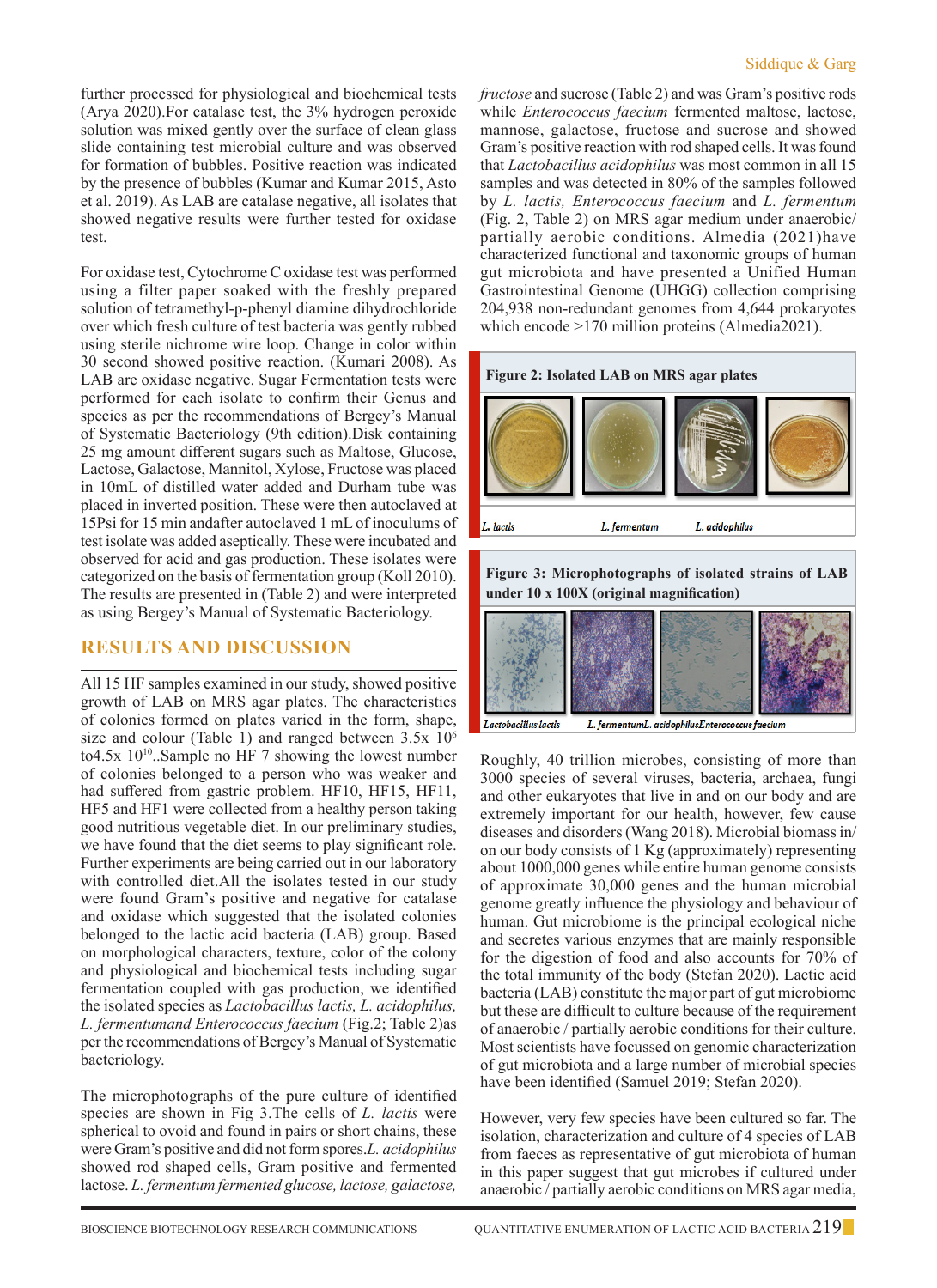### Siddique & Garg

can help in isolation of more and more species which can then be evaluated for their commercial exploitation. Diet influences the gut microbiome and the importance of plantbased diet in regulation of gut microbiome and its impact on human brain functions has been reviewed by (Medawar 2019; Angelis 2020). Gut bacteria can also help to manage depression (Pichler 2020; Chevalier 2020). Extraction of probiotic *Lactobacillus* and *Enterococcus* strains from faeces and human saliva was also reported in previos studies (Bazireh 2020).It is suggested that human gut microbiome need to be cultured so that their probiotic value may be evaluated and used for commercial purposes(Bazireh 2020).

| Table 1. Morphological characteristics and quantitative number of isolated LAB. |                             |              |              |             |               |             |                  |                |                      |  |  |
|---------------------------------------------------------------------------------|-----------------------------|--------------|--------------|-------------|---------------|-------------|------------------|----------------|----------------------|--|--|
| <b>Sample</b><br>No.                                                            | <b>Isolates</b><br>$\bf No$ | Colour       | <b>Shape</b> | <b>Size</b> | <b>Margin</b> | Opacity     | <b>Elevation</b> | <b>Texture</b> | CFU/mL               |  |  |
| $HF_1$                                                                          | <b>SUB-101</b>              | Pale Yellow  | Circular     | Small       | Entire        | Opaque      | Raised           | Smooth         | $2.8 \times 10^{10}$ |  |  |
| HF <sub>2</sub>                                                                 | <b>SUB-102</b>              | Off white    | Circular     | Moderate    | Entire        | Transparent | Flat             | Moist          | $3.5 \times 10^{7}$  |  |  |
| HF <sub>3</sub>                                                                 | SUB-103                     | Creamy white | Circular     | Large       | Entire        | Opaque      | Convex           | Dry            | $2.5x 10^{7}$        |  |  |
| HF <sub>4</sub>                                                                 | <b>SUB-104</b>              | Bright white | Circular     | Small       | Entire        | Opaque      |                  | Powdery        | $3.9 \times 10^{10}$ |  |  |
| HF 5                                                                            | <b>SUB-105</b>              | Pale yellow  | Circular     | Moderate    | Entire        | Transparent | Raised           | Smooth         | $4.6x10^{9}$         |  |  |
| HF 6                                                                            | SUB-106                     | Creamy white | Circular     | Small       | Entire        | Transparent | Flat             | Moist          | $4.1x\ 10^8$         |  |  |
| HF 7                                                                            | <b>SUB-107</b>              | Pale yellow  | Circular     | Moderate    | Entire        | Opaque      | Convex           | <b>Smooth</b>  | $3.5x 10^6$          |  |  |
| HF 8                                                                            | <b>SUB-108</b>              | Off white    | Circular     | Large       | Entire        | Opaque      | Flat             | Dry            | 2.6x 10 <sup>8</sup> |  |  |
| HF 9                                                                            | <b>SUB-109</b>              | Pale yellow  | Circular     | Large       | Entire        | Transparent | Raised           | Moist          | $2.9 \times 10^{10}$ |  |  |
| HF10                                                                            | <b>SUB-110</b>              | Creamy white | Circular     | Small       | Entire        | Opaque      | Convex           | Dry            | $4.5x$ $10^{10}$     |  |  |
| HF11                                                                            | <b>SUB-111</b>              | Off white    | Circular     | Moderate    | Entire        | Transparent | Flat             | Smooth         | $6.3 \times 10^{9}$  |  |  |
| HF12                                                                            | <b>SUB-112</b>              | Creamy white | Circular     | Small       | Entire        | Opaque      | Convex           | Dry            | $4.6 \times 10^8$    |  |  |
| HF13                                                                            | <b>SUB-113</b>              | Pale yellow  | Circular     | Small       | Entire        | Opaque      | Raised           | Moist          | 4.5x10 <sup>7</sup>  |  |  |
| HF14                                                                            | <b>SUB-114</b>              | Creamy white | Circular     | Small       | Entire        | Opaque      | Flat             | Smooth         | $3.4 \times 10^{7}$  |  |  |
| HF15                                                                            | <b>SUB-115</b>              | Pale yellow  | Circular     | Small       | Entire        | Transparent | Convex           | Dry            | $4.8 \times 10^{9}$  |  |  |

| Table 2. Characterization of different isolated strains based physiological and biochemical tests. |                                    |                    |                          |                          |                     |                                  |                                    |  |  |  |  |  |
|----------------------------------------------------------------------------------------------------|------------------------------------|--------------------|--------------------------|--------------------------|---------------------|----------------------------------|------------------------------------|--|--|--|--|--|
| <b>Species</b><br>isolated                                                                         | % Occurrence<br>In $15$<br>samples | Gram's<br>staining | Catalase Oxidase<br>test | test                     | <b>Cell</b><br>form | <b>Fermented</b><br>Sugars $(+)$ | <b>Unfermented</b><br>Sugars $(-)$ |  |  |  |  |  |
| Lactobacillus<br>acidophilus                                                                       | 80.0%                              | $^{+}$             |                          | $\overline{\phantom{a}}$ | Rod                 | Glu, Mal, lac, Gal               | Man, Fru, Suc                      |  |  |  |  |  |
| L. lactis                                                                                          | 66.67%                             | $^{+}$             |                          | $\overline{\phantom{a}}$ | Coccobacillus       | Glu, Mal, Lac, Man               | Gal, Fru, Suc                      |  |  |  |  |  |
| L. fermentum                                                                                       | 53.3%                              | $^{+}$             |                          | $\overline{\phantom{0}}$ | Cocci               | Glu, Mal, Fru, Suc               | Lac, Man, Gal,                     |  |  |  |  |  |
| Enterococcus faecium                                                                               | $60.0\%$                           | $^{+}$             | $\overline{\phantom{a}}$ | $\overline{\phantom{a}}$ | Rod                 | Mal, Gal, Fru                    | Glu, Lac,                          |  |  |  |  |  |
|                                                                                                    |                                    |                    |                          |                          |                     |                                  | Man, Suc                           |  |  |  |  |  |

# **Conclusion**

The findings of the present study suggest that the lactic acid bacteria can be isolated, characterized and cultured from human faeces as representative of gut microbiota on MRS agar plates under anaerobic/partially aerobic conditions. We have successfully isolated, characterized and cultured *Lactobacillus lactis, Lactobacillus acidophilus, Enterococcus faecium* and *Lactobacillus fermentum* from 15 human faeces samples.It may safely be concluded that probiotics play a vital role in the management of the health of human beings. Proper concentration and diversity of species of probiotics are necessary for the maintenance of the immunity of the ruminants.We have isolated, cultured and characterized LAB from human faeces where we found that immediate processing of the samples was extremely essential. Most of the studies in western countries are confined to genomics and proteomics of gut microbiome while the culture of microbes is essential for their further commercial utilization. With this view point, our studies are very important and we suggest that the microbiologists working on gut microbiome should make all prior preparations for inoculation before sampling and the time between the sampling and inoculation should be less than 10 minutes (personal experience of our entire group).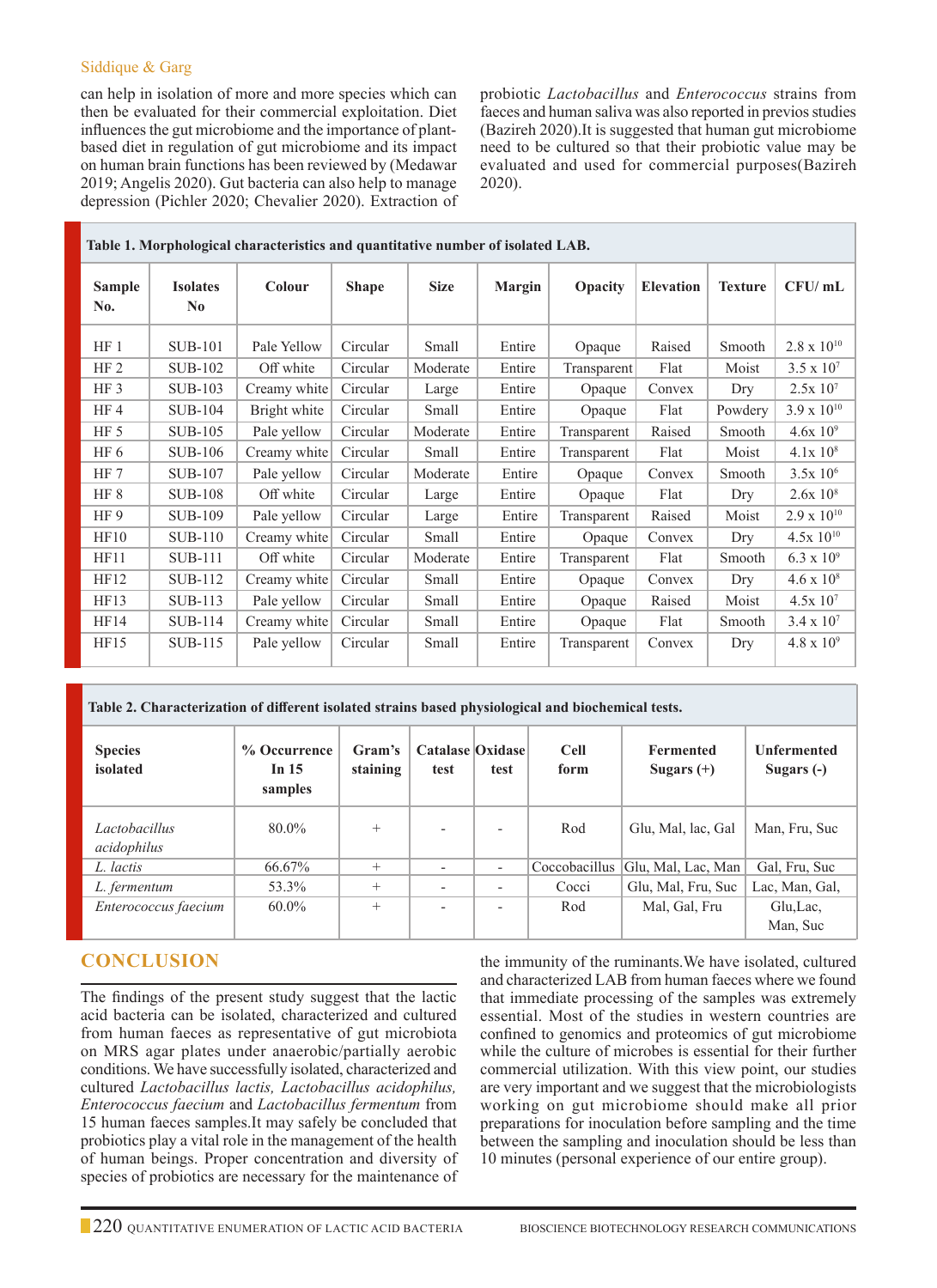# **Acknowledgements**

The study was financially supported by the Shobhit Institute of Engineering & Technology, Meerut, Uttar Pradesh, India.

**Conflict of interests:** Authors have no conflict of interests to disclose.

**Data Availability Statement:** The database generated and /or analysed during the current study are not publicly available due to privacy, but are available from the corresponding author on reasonable request.

### **References**

Alexandre A.A., Nayfach S., Boland M. et al. (2021). A unified catalog of 204,938 reference genome from the human gut microbiome. Nature Biotechnology (23), 105- 114.

Amara A.A. and Shibl A. (2015). Role of Probiotics in health improvement, infection control and disease treatment and management. Saudi Pharmaceuticals Journal. 23(2): 107-114.

Asto E, Mendez L, Audivert S, et al. (2019). The efficacy of probiotics, prebiotic Inulin- Type Fructans, and Synbiotics in Human Ulcerative Colitis: A Systematic Review and Meta- Analysis. Nutrients. 11,293.

Bazireh H., Shariati P., Jamalkandi A.S., et al. (2020). Isolation of Novel Probiotic *Lactobacillus* and *Enterococcus*  Strains from Human Salivary and Fecal Sources. Frontiers in Microbiology. 11 Article 597946.

Brogan A.D.M.K., Ferrocino I., Calabrese F.M. et al. (2020). Diet influences the function of the human intestinal microbiome. Nature. 10:4247. doi/org/10.1038/s41598- 020-61192-y.

Cunningham M., Azcarate-Peril M.A., Barnard A., et al. (2021). Shaping the Future of Probiotics and Prebiotics. Trends in Microbiology 29(8): 667-685.

Ding R., Goh W., Wu R. et al. (2019). Revist gut microbiota and its impact on human health and disease. Journal Of Food And Drug Analysis. 27:623-631.

Ding R.X., Goh W.R., Wu R.N., et al. (2019). Revisit gut microbiota and its impact on human health and disease. Journal of Food and Drug Analysis. 27: 623e631.

Duchmann R, May E, Heike M, et al. (1999). T cell specificity and cross reactivity towards *Enterobacteria, Bacteroides, Bifidobacterium*, and antigens from resident intestinal flora in humans. Gut. 44, 812–818. doi: 10.1136/ gut.44.6.812

Dunlop A.L., Mulle J.G., Ferranti E.P., et al. (2015). Maternal microbiome and pregnancy outcomes that impact infant health: A Review. Adv. Neonatal Care. 15(6): 377- 385.

Forster S.C., Kumar N., Blessing O.,et al. (2019). A human gut bacterial genome and culture collection for improved

metagenomic analyses. Nature Biotechnology(37): 186- 192.doi/org/10.1038/s41587-018-0009-7.

Grace A. Ogunrinola, Oshamika J.O.O. et al. (2020). The human microbiome and its impacts on health. Hindawi International Journal of Microbiology. 804-56-46.7.

Gregoire C., Siopi E. and Guenin-Mace L. (2020). Effect of gut microbiota on depressive-like behaviours in mice is mediated by the endocannabinoid system. Nature Communication doi.org/10.1038/s41467-020-19931-2.

Hao W., Wei C., Min L., et al. (2018). Good or bad: gut bacteria in human health and diseases. Biotechnology and Biotechnological equipment. 32(5): 1075-1080.doi.org/1 0.1080/13102818.2018.1481350.

Hirani, Komal J., Sandeep K. et al. (2021). Biochemical characterization and probiotic potential of Lactic Acid Bacteria Isolated from camel milk. Biosc. Biotech. Res. Comm.14(1): 196-202

Huhn M.E.S., Villringer A., Witte V. et al. (2019). The effects of plant- based diets on the body and the brain: a systematic review. Translational Psychiatry 9: 226.doi. org/10.1038/s41398-019-0552-0.

Jin L., Hinde K., Tao L. et al. (2011). Species diversity and relative abundance of lactic acid bacteria in the milk of rhesus monkeys (Macaca mulatta). J. Med. Primatol. 40(1): 52-58.

Kechagia M., Basoulis D., Konstantopoulou S., et al. (2013). Health Benefits of Probiotics: A Review. ISRN Nutrition. 2013/ Article ID 481651.1-7.

Koll P, Mandar R, Smitdt I, et al. (2010). Screening and evaluation of human intestinal lactobacilli for the development of novel gastrointestinal probiotics. Current Microbiol, 61:560-564.

Kumar A and Kumar D (2015). Characterization of *Lactobacillus* isolated from dairy samples for probiotic properties. Anaerobic 33:117-123.

Kumar A.R., Singh J., GargA.P. et al. (2020). Isolation, Characterization and Evaluation of Probiotic Potential of Lactic Acid Bacteria Isolated from Human Colostrum. Biosc. Biotech. Res. Comm.13(1):296-306

Kumari A., Garg A.P., Makeen K., Lal M. et al. (2008). A bacteriocin production on soya nutria nuggets extract medium by *Lactococcus lactis* subsp. Lactis CCSUB202. Int.J. dairy Sci. 3(1).49-54.

Martinelli M., Banderali G., Bobbio M et al. (2020). Probiotics' efficacy in paediatric diseases: which is the evidence? A critical review on behalf of the Italian Society of Pediatrics. Italian Journal of Pediatrics. 46: 104. 1-13. Nagpal R., Kumar A., Kumar M., et al. (2012). Probiotics, their health benefits and applications for developing healthier foods: a review. FEMS Microbiol Lett. 334: 1-15.

 Nazir Y., Hussain S.A., Hamid A.A, et al. (2018). Probiotic and Their Potential Preventive and Therapeutic Role